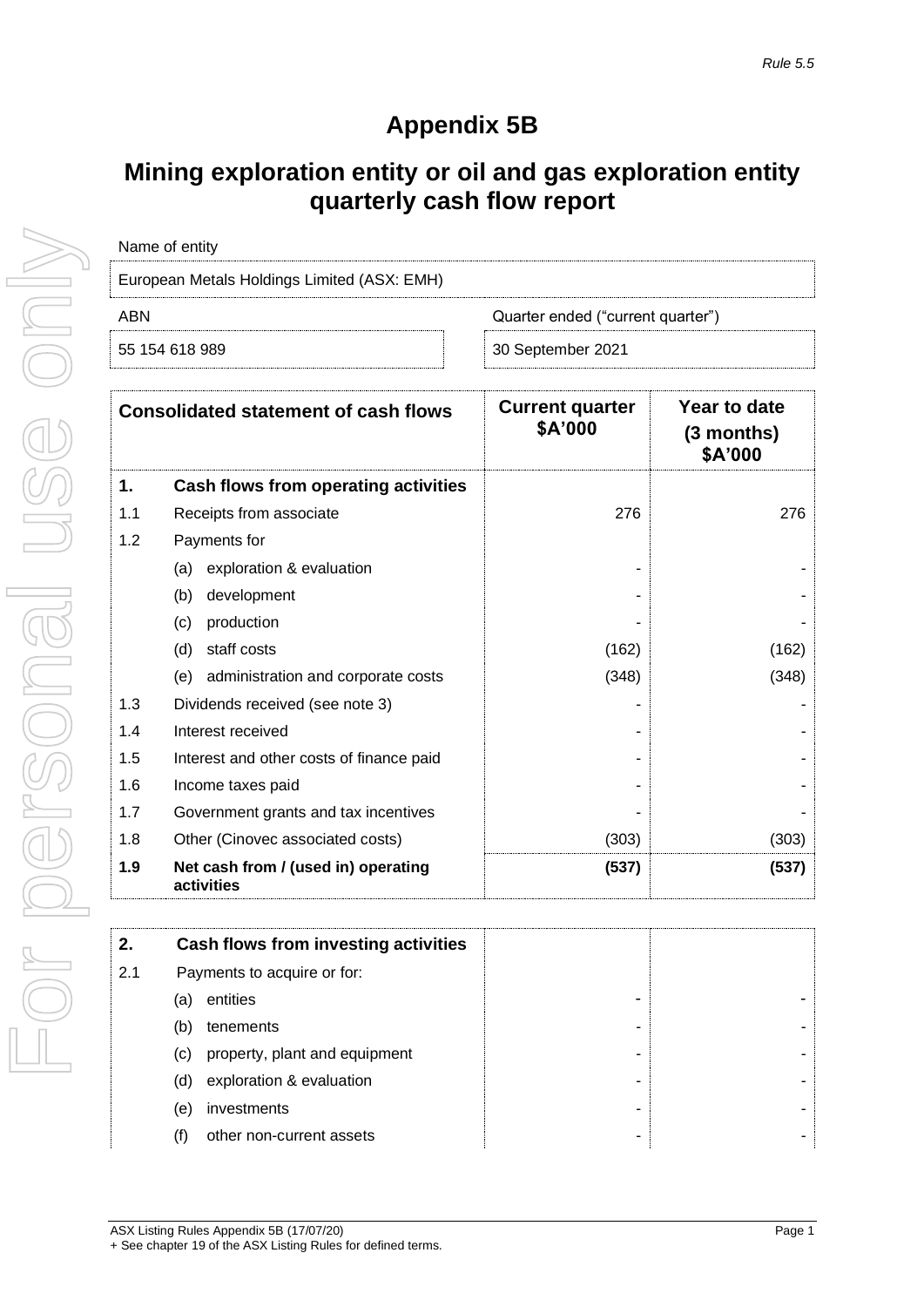| <b>Consolidated statement of cash flows</b> |                                                   | <b>Current quarter</b><br>\$A'000 | Year to date<br>$(3$ months)<br>\$A'000 |
|---------------------------------------------|---------------------------------------------------|-----------------------------------|-----------------------------------------|
| 2.2                                         | Proceeds from the disposal of:                    |                                   |                                         |
|                                             | entities<br>(a)                                   |                                   |                                         |
|                                             | (b)<br>tenements                                  |                                   |                                         |
|                                             | property, plant and equipment<br>(c)              |                                   |                                         |
|                                             | (d)<br>investments                                |                                   |                                         |
|                                             | other non-current assets<br>(e)                   |                                   |                                         |
| 2.3                                         | Cash flows from loans to other entities           |                                   |                                         |
| 2.4                                         | Dividends received (see note 3)                   |                                   |                                         |
| 2.5                                         | Other (provide details if material)               |                                   |                                         |
| 2.6                                         | Net cash from / (used in) investing<br>activities |                                   |                                         |

| 3.   | Cash flows from financing activities                                                       |     |     |
|------|--------------------------------------------------------------------------------------------|-----|-----|
| 3.1  | Proceeds from issues of equity securities<br>(excluding convertible debt securities)       |     |     |
| 3.2  | Proceeds from issue of convertible debt<br>securities                                      |     |     |
| 3.3  | Proceeds from exercise of options                                                          | 100 | 100 |
| 3.4  | Transaction costs related to issues of equity<br>securities or convertible debt securities |     |     |
| 3.5  | Proceeds from borrowings                                                                   |     |     |
| 3.6  | Repayment of borrowings                                                                    |     |     |
| 3.7  | Transaction costs related to loans and<br>borrowings                                       |     |     |
| 3.8  | Dividends paid                                                                             |     |     |
| 3.9  | Other (Loan CDIs received)                                                                 |     |     |
| 3.10 | Net cash from / (used in) financing<br>activities                                          | 100 | 100 |

|     | Net increase / (decrease) in cash and<br>cash equivalents for the period |       |       |
|-----|--------------------------------------------------------------------------|-------|-------|
| 4.1 | Cash and cash equivalents at beginning of<br>period                      | 7,881 | 7,881 |
| 4.2 | Net cash from / (used in) operating<br>activities (item 1.9 above)       | (537) | (537  |
| 4.3 | Net cash from / (used in) investing activities<br>item 2.6 above)        |       |       |
| 4.4 | Net cash from / (used in) financing activities<br>(item 3.10 above)      | 100   | 100   |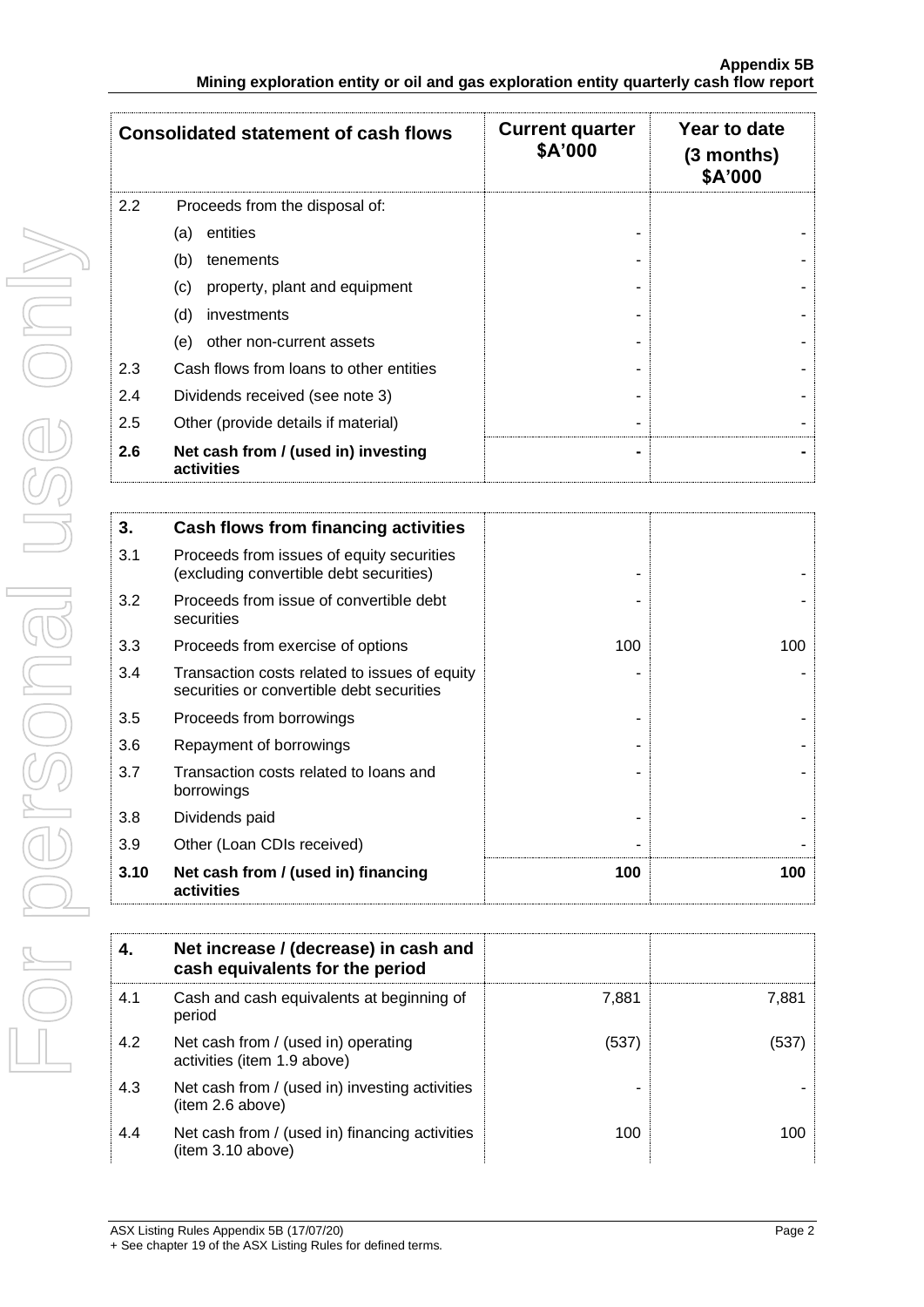| Consolidated statement of cash flows |                                                      | <b>Current quarter</b><br>\$A'000 | Year to date<br>(3 months)<br>\$A'000 |
|--------------------------------------|------------------------------------------------------|-----------------------------------|---------------------------------------|
| 4.5                                  | Effect of movement in exchange rates on<br>cash held |                                   |                                       |
| 4.6                                  | Cash and cash equivalents at end of<br>period        | 7.452                             | 7.452                                 |

| 5.  | Reconciliation of cash and cash<br>equivalents<br>at the end of the quarter (as shown in the<br>consolidated statement of cash flows) to the<br>related items in the accounts | <b>Current quarter</b><br>\$A'000 | <b>Previous quarter</b><br>\$A'000 |
|-----|-------------------------------------------------------------------------------------------------------------------------------------------------------------------------------|-----------------------------------|------------------------------------|
| 5.1 | <b>Bank balances</b>                                                                                                                                                          | 2.452                             | 2.881                              |
| 5.2 | Call deposits                                                                                                                                                                 |                                   |                                    |
| 5.3 | Bank overdrafts                                                                                                                                                               |                                   |                                    |
| 5.4 | Term deposit less than 3 months                                                                                                                                               | 5,000                             | 5.000                              |
| 5.5 | Cash and cash equivalents at end of<br>quarter (should equal item 4.6 above)                                                                                                  | 7,452                             | 7.881                              |

| 6.  | Payments to related parties of the entity and their<br>associates                                                        | <b>Current quarter</b><br><b>\$A'000</b> |
|-----|--------------------------------------------------------------------------------------------------------------------------|------------------------------------------|
| 6.1 | Aggregate amount of payments to related parties and their<br>associates included in item 1                               | 143.                                     |
| 6.2 | Aggregate amount of payments to related parties and their<br>associates included in item 2                               |                                          |
|     | Note: if any amounts are shown in items 6.1 or 6.2, your quarterly activity report must include a description of, and an |                                          |

*explanation for, such payments.*

Amounts paid to directors as director remuneration. A portion of these expenses are to be reimbursed directly from Geomet. Included in 6.1 are also payments to Everest Corporate, a company controlled by the spouse of a director for accounting and bookkeeping services of \$33k.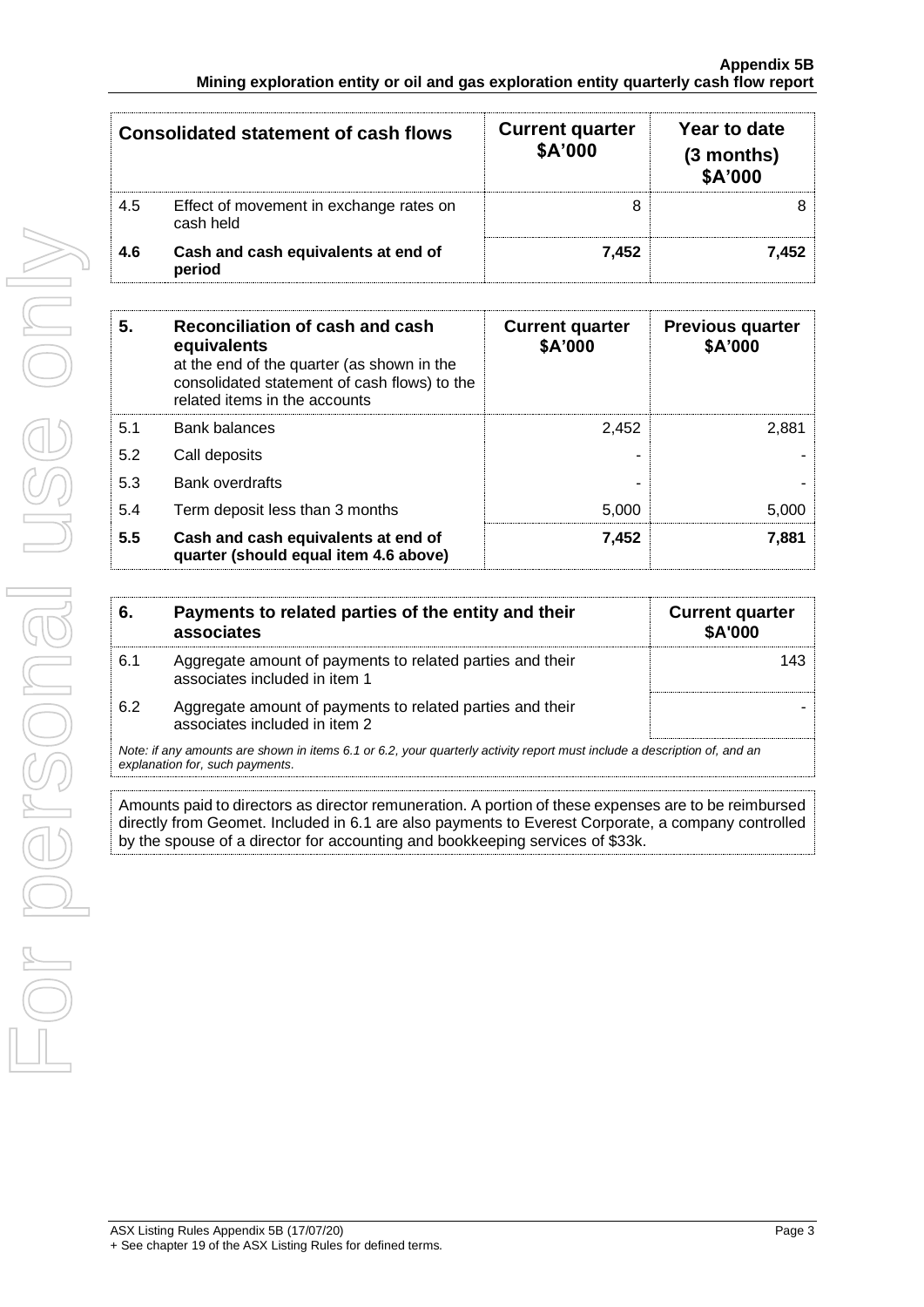| <b>Financing facilities</b><br>Note: the term "facility' includes all forms of financing<br>arrangements available to the entity.<br>Add notes as necessary for an understanding of the<br>sources of finance available to the entity.                                                                                                                      | <b>Total facility</b><br>amount at quarter<br>end<br>\$A'000 | Amount drawn at<br>quarter end<br>\$A'000            |
|-------------------------------------------------------------------------------------------------------------------------------------------------------------------------------------------------------------------------------------------------------------------------------------------------------------------------------------------------------------|--------------------------------------------------------------|------------------------------------------------------|
| Loan facilities                                                                                                                                                                                                                                                                                                                                             |                                                              |                                                      |
| Credit standby arrangements                                                                                                                                                                                                                                                                                                                                 |                                                              |                                                      |
| Other (please specify)                                                                                                                                                                                                                                                                                                                                      |                                                              |                                                      |
| <b>Total financing facilities</b>                                                                                                                                                                                                                                                                                                                           |                                                              |                                                      |
|                                                                                                                                                                                                                                                                                                                                                             |                                                              |                                                      |
| 7.6<br>Include in the box below a description of each facility above, including the lender, interest<br>rate, maturity date and whether it is secured or unsecured. If any additional financing<br>facilities have been entered into or are proposed to be entered into after quarter end,<br>include a note providing details of those facilities as well. |                                                              |                                                      |
|                                                                                                                                                                                                                                                                                                                                                             |                                                              | Unused financing facilities available at quarter end |

| 8.  |                                                                                                                                                                                                                                 | Estimated cash available for future operating activities                                                                                                                                                                        | \$A'000 |
|-----|---------------------------------------------------------------------------------------------------------------------------------------------------------------------------------------------------------------------------------|---------------------------------------------------------------------------------------------------------------------------------------------------------------------------------------------------------------------------------|---------|
| 8.1 |                                                                                                                                                                                                                                 | Net cash from / (used in) operating activities (item 1.9)                                                                                                                                                                       | (537)   |
| 8.2 |                                                                                                                                                                                                                                 | (Payments for exploration & evaluation classified as investing<br>activities) (item 2.1(d))                                                                                                                                     |         |
| 8.3 |                                                                                                                                                                                                                                 | Total relevant outgoings (item $8.1 +$ item $8.2$ )                                                                                                                                                                             | (537)   |
| 8.4 |                                                                                                                                                                                                                                 | Cash and cash equivalents at quarter end (item 4.6)                                                                                                                                                                             | 7,452   |
| 8.5 |                                                                                                                                                                                                                                 | Unused finance facilities available at quarter end (item 7.6)                                                                                                                                                                   |         |
| 8.6 |                                                                                                                                                                                                                                 | Total available funding (item $8.4 +$ item $8.5$ )                                                                                                                                                                              | 7,452   |
| 8.7 | item 8.3)                                                                                                                                                                                                                       | Estimated quarters of funding available (item 8.6 divided by                                                                                                                                                                    | 13.88   |
|     |                                                                                                                                                                                                                                 | Note: if the entity has reported positive relevant outgoings (ie a net cash inflow) in item 8.3, answer item 8.7 as "N/A".<br>Otherwise, a figure for the estimated quarters of funding available must be included in item 8.7. |         |
| 8.8 | If item 8.7 is less than 2 quarters, please provide answers to the following questions:                                                                                                                                         |                                                                                                                                                                                                                                 |         |
|     | 8.8.1                                                                                                                                                                                                                           | Does the entity expect that it will continue to have the current level of net operating<br>cash flows for the time being and, if not, why not?                                                                                  |         |
|     | Answer: N/A                                                                                                                                                                                                                     |                                                                                                                                                                                                                                 |         |
|     | Has the entity taken any steps, or does it propose to take any steps, to raise further<br>8.8.2<br>cash to fund its operations and, if so, what are those steps and how likely does it<br>believe that they will be successful? |                                                                                                                                                                                                                                 |         |
|     | Answer:<br>N/A                                                                                                                                                                                                                  |                                                                                                                                                                                                                                 |         |
|     | 8.8.3                                                                                                                                                                                                                           | Does the entity expect to be able to continue its operations and to meet its business<br>objectives and, if so, on what basis?                                                                                                  |         |
|     | Answer:<br>N/A                                                                                                                                                                                                                  |                                                                                                                                                                                                                                 |         |
|     |                                                                                                                                                                                                                                 | Note: where item 8.7 is less than 2 quarters, all of questions 8.8.1, 8.8.2 and 8.8.3 above must be answered.                                                                                                                   |         |
|     |                                                                                                                                                                                                                                 |                                                                                                                                                                                                                                 |         |